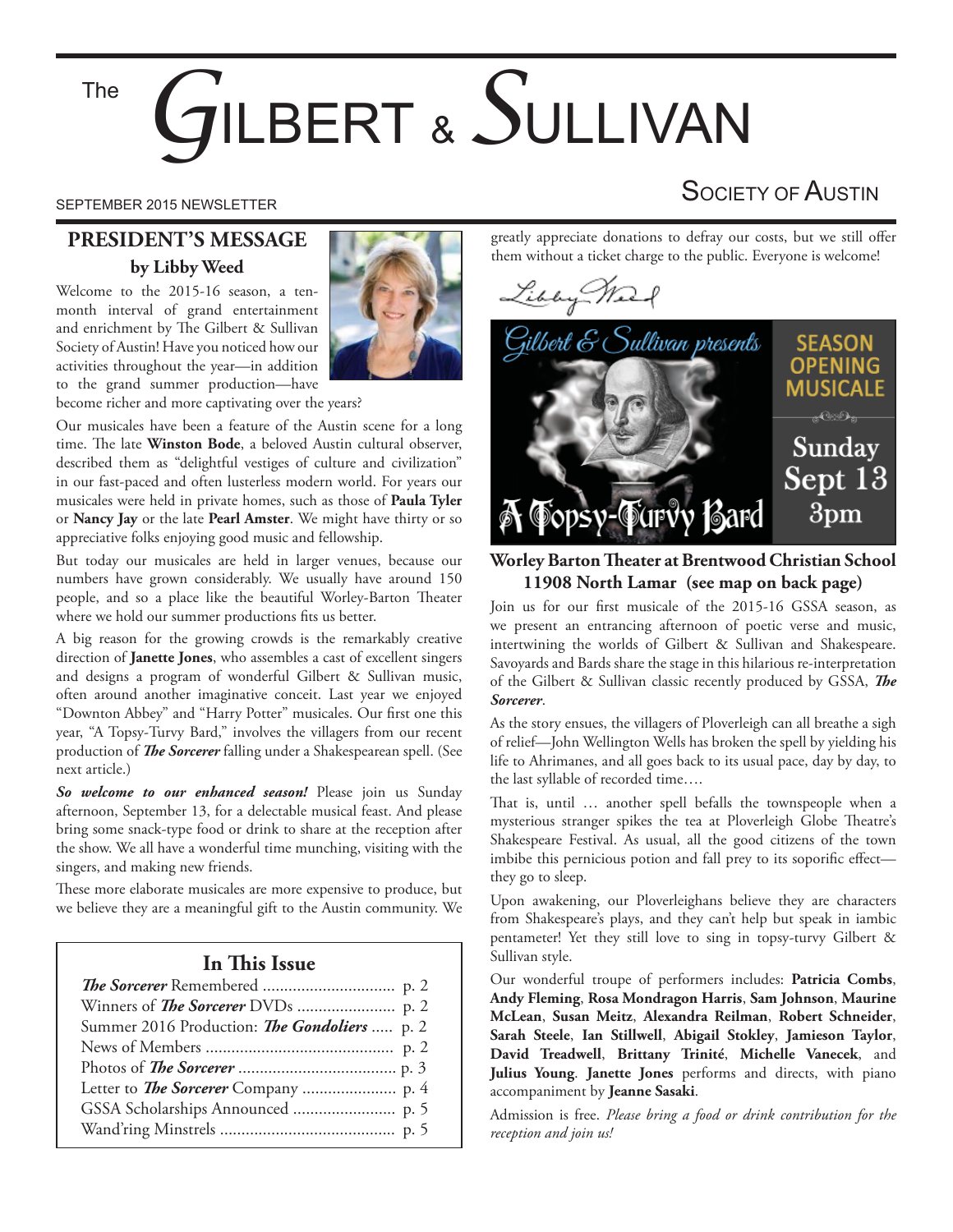### *The Sorcerer* Remembered **by Libby Weed**

The Gilbert & Sullivan Society of Austin concluded a successful production of *The Sorcerer*, one of the earliest and least frequently performed works of William S. Gilbert and Arthur Sullivan, with a brimful house at Worley Barton Theater on June 28, 2015.

A survey form is inserted into each printed program at all of our productions, and we enjoy reading after the shows what our audiences think about the performances. We got some great feedback on *The Sorcerer*. Here is a sampling of the many glowing comments we received:

**"! e professional quality of singers and orchestra is truly grand."**

"Scenery and costumes were magnificent!"

**"I treated my family to a night of artistic talent and laughter."**

**"Your productions are always full of light-hearted fun!"**

Ralph MacPhail, Jr., and Jeffrey Jones-Ragona, our artistic and music directors, surely treated us to an enchanting show. **Arthur DiBianca** in the title role had audiences gasping at his pyrotechnics, his spells, and (perhaps most of all) his verbal gymnastics in "My name is John Wellington Wells." Audiences fell in love with the characters of Aline and Alexis (**Alexandra Reilman** and **Holton Johnson)** and doted on the pairing of their respective parents, Lady Sangazure and Sir Marmaduke (**Lisa Alexander** and **David Fontenot**). **Julius Young** as the lonely vicar, Dr. Daly; **Patricia Combs** as Constance, the young maiden who loves him; **Janette Jones** as her mother, Mrs. Partlet; the venerable **Russell Gregory** as the Notary; and our youngest cast member, **Daniel Kregel**, as Hercules — all added spice to the show. All the principal actors, the remarkable choruses, and the orchestra got rave reviews in our survey comments.

This production was confirmation to all who attended that it is a great service to our community for the Society to bring to the stage the wide range of the works of Gilbert & Sullivan. We all love the most popular shows that are frequently performed, and we will continue to produce them often. But we will enjoy and give thanks for gems such as *The Sorcerer* as well!

#### **Winners of** *! e Sorcerer* **DVDs**

These ten lucky people completed a survey at the theater after viewing a production of *The Sorcerer* in June, and their names were drawn to receive a DVD of the production.We extend our hearty congratulations to these fortunate audience members:

| Timothy N. Gaskell | Kelly Rudig     |
|--------------------|-----------------|
| Vallee Green       | Alejandro Sills |
| Thomas Heitzman    | Helen Spencer   |
| Tom Michel         | Sarah Steury    |
| Anne-Marie Purcell | John Tate       |

One of our winners sent us the following note:

I happened to sit next to a lady who is a friend of Brittany Trinité. She had never been to any type of opera before. What she noticed was that each actor on stage was totally immersed in their role ... which is something that I have enjoyed. With the stage full of actors, bright costumes and dancing, you can scan the stage and see each person 'on stage' in their own right, whether the focus of the action or in a supporting role. Adds to the fun, overall.

We appreciate our patrons, and are delighted to share the pleasures of Gilbert and Sullivan.<sup>1</sup> Spencer (left) as Strephon

# **Summer 2016 Grand Production:** *The Gondoliers* **June 16-26, 2016**

#### **Worley Barton ! eater at Brentwood Christian School**

*The Gondoliers; or, The King of Barataria* premiered at the Savoy Theatre in December of 1889 and ran for a very successful 554 performances. The twelfth of the fourteen collaborations by W. S. Gilbert and Arthur Sullivan, it was their last great success, showcasing them at the height of their talents. Our Society is pleased to present this wonderful opera June 16-26, 2016. Dr. Jeffrey Jones-Ragona, music director, will be paired with **Michelle Haché** as stage director for this production.

As the opera begins, the audience is treated to the longest choral opening of any of the Savoy operas, with Venetian gondoliers and maidens setting the scene and playfully inviting us into their colorful world. Shortly, the young bride of the heir to the throne of the kingdom of Barataria arrives in Venice to join her husband. But he cannot be identified, since he was entrusted to the care of a drunken gondolier who mixed up the prince with his own son. As the King of Barataria has just been killed, these two young gondoliers must now jointly rule the kingdom until the nurse of the prince can be brought in to determine which of them is the rightful king. And that is only the beginning of the delightful complexity of the plot.

Of all the G&S operas, *The Gondoliers* features the greatest range of choreography. Sullivan borrowed from France the stately *gavotte*, from Spain the *cachucha*, from Italy the *saltarello* and the *tarantella*, and from Venice the *barcarolle*. The opera is a feast for the eyes, the ears, and the heart!

# **NEWS of our MEMBERS**

Two GSSA veterans, Michelle Haché (Elsie in 2010's *The Yeomen of the Guard*, Ida in 2013's *Princess Ida,* and director of the upcoming *The Gondoliers* next summer) and Derek Smootz (Strephon in 2009's *Iolanthe,* Florian in 2013's *Princess Ida,* and chorus member in many other productions), have collaborated under the group name Zephyrium. On July 15 they released "Voyage," an album of arias and art song rearranged in an accessible, modern idiom. Guest artists on the album include three more GSSA veterans: **Lisa Alexander**, **Meredith Ruduski**, and **Amelia Love Ciskey**. The result is an album of music that bridges the classical and electronic pop music worlds.

"Voyage" is available at iTunes, Amazon, Spotify, and all the other major online music sites. For more information, please visit: **www.Zephyrium.com**

**Spencer Reichman** spent six weeks in Crested Butte, Colorado, as an Opera Studio Artist (part of the Crested Butte Summer Music Festival), then crossed the pond four days later to perform as

Strephon in a production of *Iolanthe* on August 11. Attending and performing at the 22nd International Gilbert and Sullivan Festival in Harrogate, England, was an honor and pleasure to share in a total immersion of Gilbert and Sullivan productions. Now he's off to work on

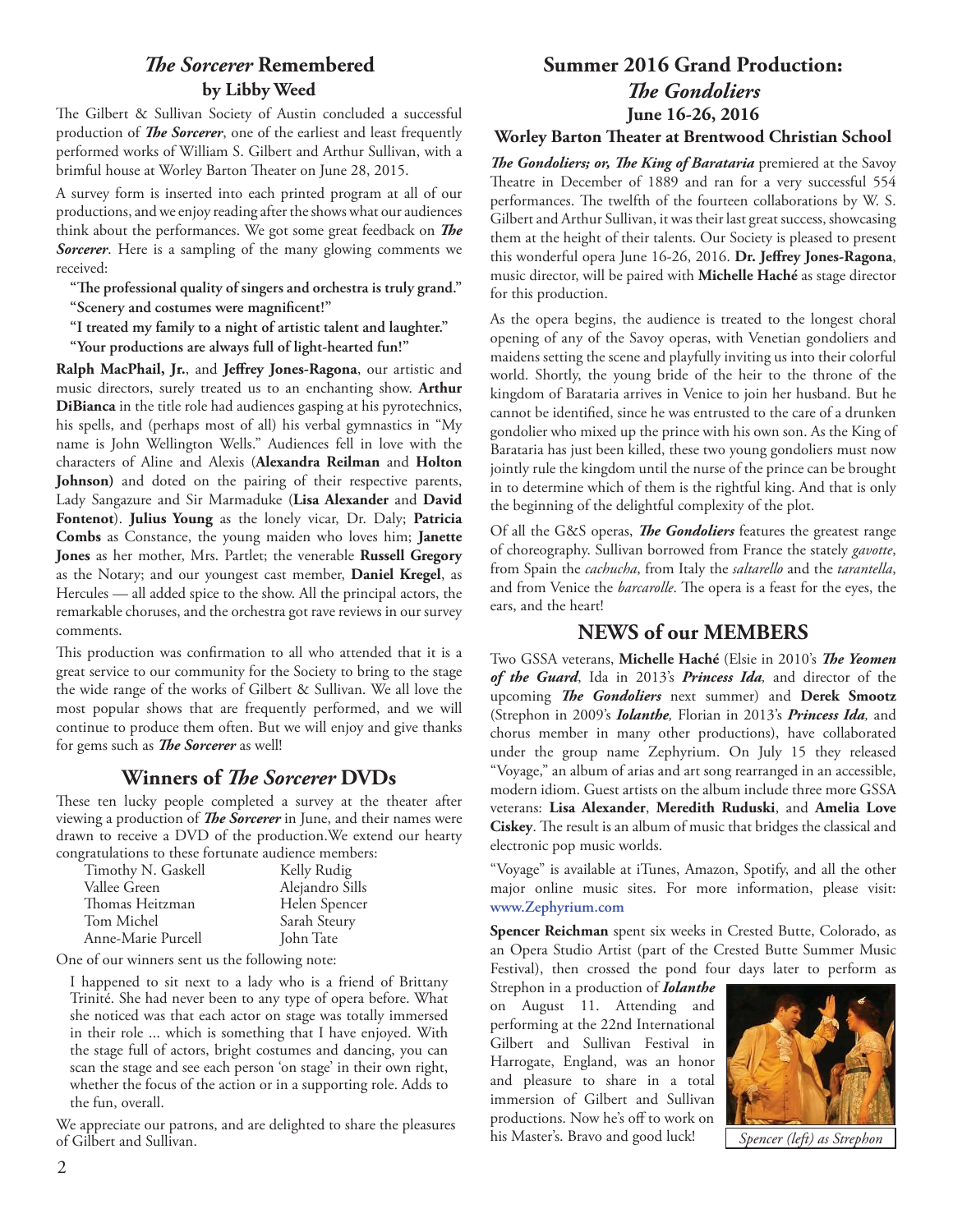## **! e Gilbert & Sullivan Society of Austin presented** *! e Sorcerer* **in June 2015**

 *photos courtesy Cecily Johnson see more at* **gilbertsullivanaustin.smugmug.com**



Sir Marmaduke & Lady Sangazure *(David Fontenot, Lisa Alexander)*



the Notary and Mrs. Partlet *(Russell Gregory, Janette Jones)*



John Wellington Wells, Family Sorcerer *(Arthur DiBianca)*



"Oh, happy young heart" Aline and villagers



J. W. Wells with Alexis and Aline *(Holton Johnson, Alexandra Reilman)*



Dr. Daly *(Julius Young)*



Hercules *(Daniel Kregel)* and J.W.W.



the Villagers of Ploverleigh



"Dear friends, take pity on my lot" *(front)* Constance and the Notary *(Patricia Combs, Russell Gregory)*



"die thou"



The Sorcerer *production team: (front, l-r) Callie Stribling, Pam Fowler, Libby Weed, Charlie Vazquez; (middle, l-r) Monica Kurtz, Je" rey Jones-Ragona, Ralph MacPhail, Jr.; (back, l-r) Bill Hatcher, Adam Gunderson, Andy Heilveil, Chandler Alberda, Pixie Aven*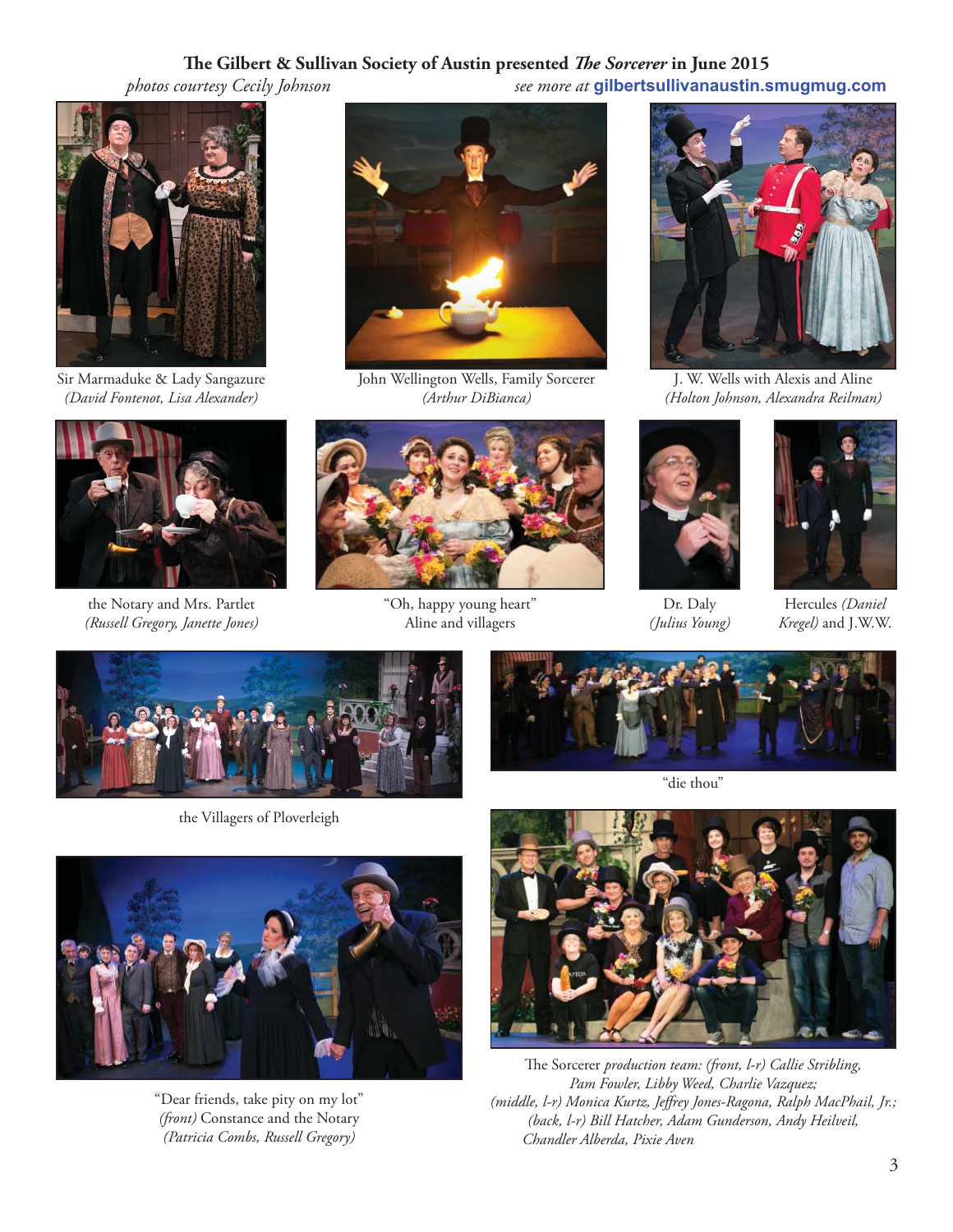

August 2015

# **To** *All* **the Sorcerers who Helped Make the Magic in June,**

I've got a secret!

Well, I have *lots* of them, really. And as a practicing magician (among other things), I have more secrets than most. The first rule of magic is well known: A magician *never* reveals his secrets. But if I take off my top hat and substitute my Savoyard one, perhaps I can break that first rule of magic. That's what I intend to do.

You see, **The Sorcerer** closed in Austin about seven weeks ago as I write, and I've had a lot of time to think about the secrets of what made the show so successful. Here's my little list of them—the complex secrets behind our memorable production, and *none* have anything to do with trap doors, mirrors, or wires: they're all about *people*, and very special people at that:

- 1. **Be a part of a strong organization**, one with a foundation of effective and self-sacrificing Board of Directors leadership, with also an effective leader of that entity at the helm. Libby and her Board provideded this foundation in many various ways, and I'm grateful for their hard work and selfless dedication. The GSSA Board is composed of many people doing many things incredibly well.
- **Have a collegial relationship with one's music director—**one with high standards and who admires and loves Gilbert & Sullivan, bringing both to the direction of singers and who assembles an orchestra that will effectively support the musical sequences onstage. Thank you, Jeffrey; I treasure our ongoing collaboration.
- **With the M.D., assemble a talented and dedicated cast.** I'm grateful to have had such a wonderful and hard-working cast in which each member entered into the magical world of "traditonal" Gilbert & Sullivan to help bring *The Sorcerer* to vibrant life.
- 4. **Give the Production Manager his lead** to assemble first-rate backstage teams. Thank you, Bill, for doing just that, and for the countless other details you managed that led to our production's effectiveness. Thanks, too, to all members of your various teams for what the brought to the show. I'm always optimistic, but this production exceeded my expectations in every way.
- **Appreciate the dozens of members and friends who worked in the front-of-house** to make our audiences feel welcome, provide guidance, and run concessions. I did—and do—and am always pleased to see such a large group enthusiastically supporting our productions.

Now that I think about it, it's clear to me that these aren't really secrets at all, and I'm sure that those involved with **The Sorcerer**, whether in the audience or helping with the production, join me in expressing gratitude for each individual's contributions to our show.

Sometimes I think of theatrical production as a kind of magic, and in a way Ploverleigh was rather like Brigadoon, disappearing on June 28 and leaving behind only memories of sights and sounds shared by so many. Such memories are sweet as we remember our times together, and they lead to anticipation of the future when many of us will be working together again to produce another delightful example of theatrical magic.

**Sincerely,** Sincerely,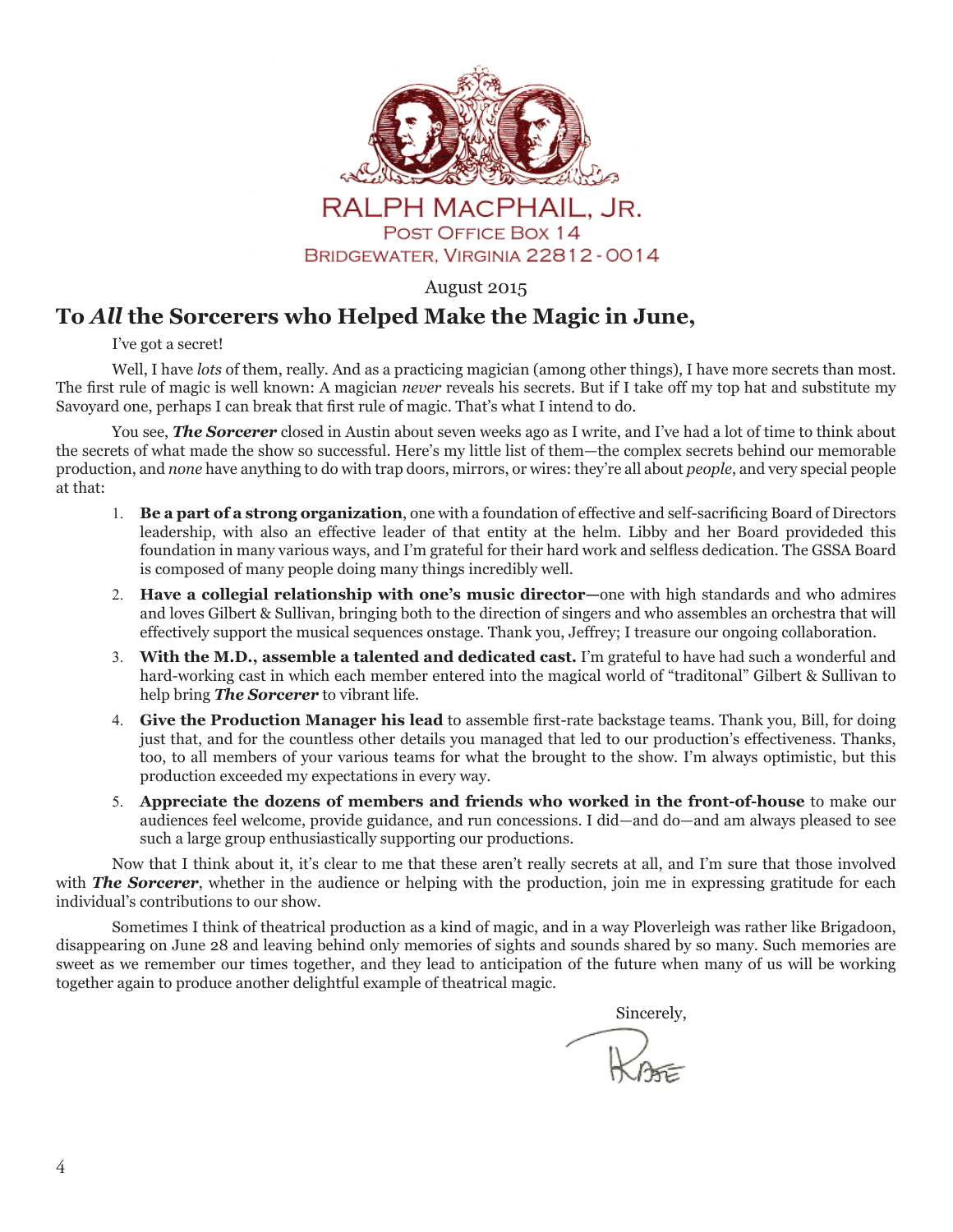# **GSSA Scholarships Announced**

The Gilbert & Sullivan Society of Austin is pleased to announce the recipients of \$500 scholarships for the 2015-16 school year: **Bruno Barbosa** and **Spencer Reichman**. Bruno is a student at UT Austin, with a double major of vocal performance and English. He appeared in the chorus of our 2014 production of *H.M.S. Pinafore* and as Thomas Brown in this year's mini-production of *The Zoo*. Spencer is now studying for his Master's in vocal performance at Loyola in New Orleans. He has appeared in the chorus of our 2010 *The Yeomen of the Guard* and 2012 *Patience*, as Go-To in our 2011 *The Mikado*, and as Scynthius in our 2013 *Princess Ida*. He also starred as The Mikado in *The Mikado* at the International G&S Festival in Gettysburg and as Strephon in *Iolanthe* at the International G&S Festival in Harrogate, England. Congratulations, Bruno and Spencer!

We received the following letter from Andy Fleming, who received our scholarship for the 2014-15 school year:

Dear Gilbert and Sullivan Society of Austin,

I recently completed my Master's degree in vocal performance at UT, with the assistance of a scholarship from the Gilbert and Sullivan Society of Austin. I look back on the last two years, and am amazed at how quickly the time passed, and how much I learned. I performed roles in *Le nozze di Figaro*, *The Crucible*, and *The Zoo*. I gave a master's recital with music of Barber, Britten, and Beethoven. I took as many classes as I could....

I used to work as a computer engineer, but I've long had a love for singing that was only lightly explored. The Society's scholarship helped me further explore this love, but it needs to be said that the GSSA's role in my growth as a musician goes far beyond financial assistance. My first show with GSSA was *The Gondoliers* in 2004. The music was more challenging than other productions I had been in, and that challenge was met with more professionalism than I had previously experienced. The experience forced me to grow, and catalyzed my love for opera.

It is through the summer productions of Gilbert and Sullivan's operas that I have gained the experience and appreciation of opera which led me to participate in the Austin (formerly Lyric) Opera chorus, and Spotlight on Opera. Through the Society, I have met many great colleagues who have also become dear friends. The Society has become a central nexus of my musical and social life. For that, as well as for the scholarship, I am truly grateful.

Sincerely, Andy Fleming

#### MEMBERSHIP FORM

We encourage you to join our Society. If you are a member, please check your membership renewal on the top of the mailing label. If expired or near expiration, your membership needs to be updated! To correct your address, renew your membership, or become a member, complete this form, and mail it to us with your check, payable to "GSSA," or call to join (512) 472-4772 (GSSA).

Please check a membership category:

**Individual** (\$20-\$29)

**Family/Group** (\$30-\$49) **Patron** (\$50-\$99)

П **Grand Duke or Duchess** (\$100-\$249) П

**Major General** (\$250-\$499)

**Pooh-Bah** (\$500-\$999) Г

**Pirate King** (\$1000-\$2499)

**Savoyard** (\$2500 & up)

| Name                                                                          |
|-------------------------------------------------------------------------------|
|                                                                               |
| State                                                                         |
|                                                                               |
|                                                                               |
| Employer<br><u> 1989 - Andrea Station Books, amerikansk politik (d. 1989)</u> |
| Does your company match donations?                                            |
| I'd like to volunteer. I'm interested in:                                     |

We are proud to list our members in our programs, but if you would prefer NOT to be listed in our programs, please check here:

# **Wand'ring Minstrels**

The Minstrels performed at the Cathedral of St. Mary's on March 26, and received fan mail:

We loved having the amazing show that was done for the school where I teach (Cathedral School of Saint Mary) last year. This was so inspiring and the students of all ages were enthralled! Your outreach is such a wonderful offering in our arts community and very much appreciated. Thank you again!

Sheree Naquin

If you would like to have the Wand'ring Minstrels perform at your school, please see the web site, **www.gilbertsullivan.org,**  for information.



*Sta" and students from the Cathedral of St. Mary's enjoyed the visit by the GSSA's Wand'ring Minstrels (back row, in black shirts, l-r): Martha Mortensen Ahern, Janette Jones, Robert L. Schneider, and Katie Schneider*